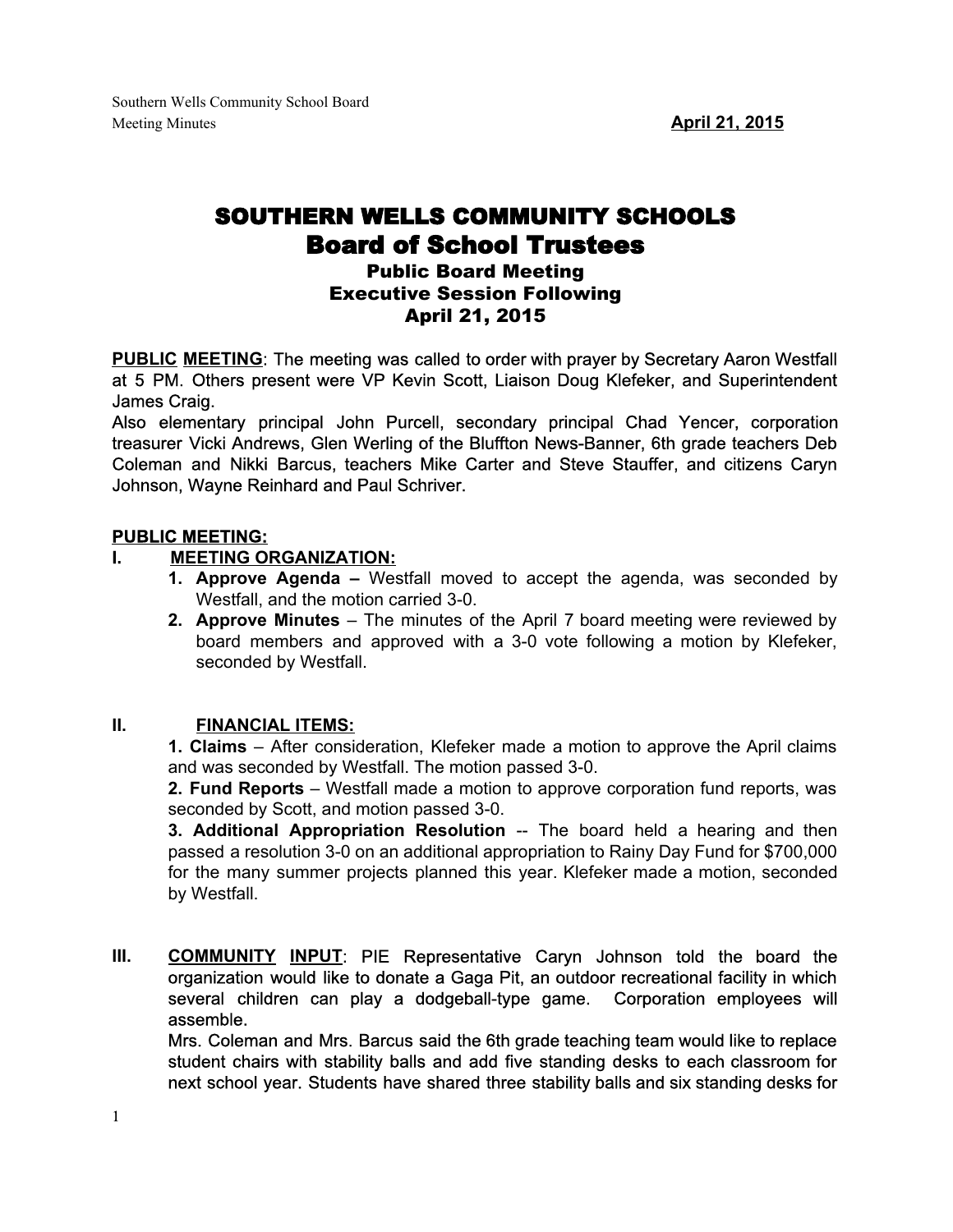the last two months and teachers have observed that students are more alert and engaged in learning. Students who have difficulty sitting in class have benefited from use of balls and standing. Total cost is \$4,786 and they are applying for a \$12,000 grant. Westfall made a motion to approve the purchase, was seconded by Klefeker, and the action carried 3-0.

Wayne Reinhard noted that he has a water treatment system installed by The Water Mill of Fort Wayne on his farm. It cost about \$20,000. He challenged the board members to explore options before spending money on the proposal to hook up with the Montpelier Water Treatment Facility.

#### **IV. ACTION ITEMS:**

#### **1. Personnel**

**a. Certified Resignation** A letter of resignation was received from language arts instructor Kelly Plank, effective at the end of this school year. She also resigned her extra-curricular positions of junior high volleyball and volunteer softball coach. This was accepted with a 3-0 vote after a motion by Westfall, seconded by Klefeker.

**b. ECA Resignation** -- Westfall made a motion to accept the resignation of varsity cheer sponsor Brandy Rheinhart, was seconded by Scott, and it carried 3-0.

**2. Summer Project Recommendations –** The board approved a large list of summer projects following a motion by Klefeker, seconded by Westfall and a 3-0 vote. These included: Fuhrman Electric of Decatur, \$4,880 to replace electric routing/lighting fixtures in ag garage; Kemper Flooring of Ossian, \$55,176.20 for carpet, moulding in elementary hallways and pod areas; JGBowers of Marion, \$88,490 to replace ceiling tile and lighting in high school hallways, main entrance foyer and Raiderdome foyer; TRI-L Construction of Celina, Ohio, \$5,800 to replace steps at Central Office area and steps at rear of high school; James S. Jackson Contracts of Bluffton, \$21,865 to replace 41 classroom and office doors in high school.

This is in addition to the previously approved projects of high school windows, classroom lighting, flooring, lockers, commons area, outdoor lighting, and parking lot resurfacing. The softball scoreboard posts are set and the electricity will be trenched in when weather permits. Bollard lights and bus heater receptacles still have to be placed.

**3. Conference Request –** Conference requests were considered for Keenan Leichty to attend a football clinic and Steve Yencer to attend PESI summer workshop. These were approved 3-0 following a motion by Westfall, seconded by Klefeker. David Butler was invited to attend the Science Teacher Enrichment Program in Kauai, Hawaii, and asked the corporation to assist with his air travel expenses of \$1,601. All other housing, transportation and meals were to be paid for him. The board members decided to pay \$400 toward his expenses after a motion by